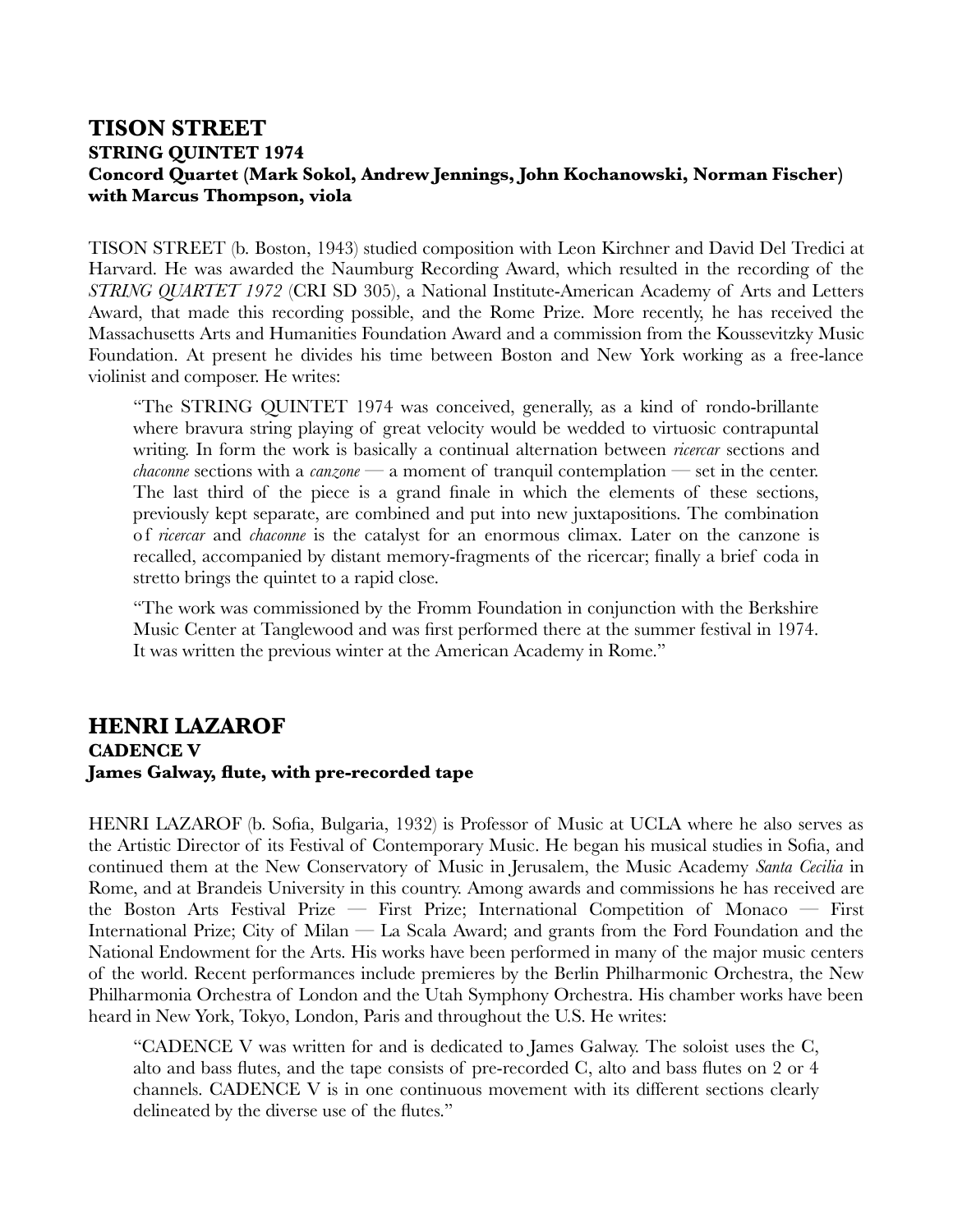## **LOREN RUSH STRING QUARTET IN C SHARP MINOR San Francisco Contemporary Music Players (Roy Malan, violin; Robert Galbraith, violin and viola; Nancy Ellis, viola; Robert Sayre, cello) conducted by Jean-Louis LeRoux**

LOREN RUSH (b. Los Angeles, 1935) began the study of piano at the age of six and gradually extended his instrumental studies to include bassoon, contrabass, percussion and koto. His principal teacher of composition was Robert Erickson, with whom he spent six intensive years of study. He has also studied composition with Charles Cushing, William Denny, Andrew Imbrie, Wendell Otey, Seymour Shifrin, Leland Smith, Karlheinz Stockhausen, and computer music with John Chowning. His academic studies include San Francisco State University, the University of California at Berkeley, and Stanford University where he received a doctoral degree in 1969.

He has been awarded a number of fellowships and prizes including the University of California's Prix de Paris, the Rome Prize of the American Academy in Rome, an Institute of Arts and Letters Award, a Guggenheim Fellowship, and grants from the National Endowment for the Arts. His music has been performed by the Ars-Nova Ensemble of Paris, the Boston Symphony Orchestra, members of the New York Philharmonic, Die Reihe Ensemble of Vienna, the Rome Symphony Orchestra, the San Francisco Contemporary Music Players, and the San Francisco Symphony Orchestra.

Currently (1977) Loren Rush is a co-director of the Center for Computer Research in Music and Acoustics at Stanford where, with funding support from the National Science Foundation and the National Endowment for the Arts, musicians with a variety of backgrounds, including computer science, psychology, electrical engineering and music composition, use the large computer system of the Stanford Artificial Intelligence Laboratory as both a research tool and a musical instrument. He writes:

"String Quartet in C# Minor is dedicated to my friend and teacher Robert Erickson. It was begun in Point Richmond, a village near San Francisco, in the winter of 1959-60, my final year as graduate student at the University of California, Berkeley, and completed in Bois Colombes, a village near Paris, in the spring of 1961, my first year as recipient of the University of California's Prix de Paris fellowship. In 1971 it received the Prince Pierre of Monaco Award from a jury chaired by Nadia Boulanger.

"This string quartet was written for an imaginary ensemble of virtuoso string players. That is, the virtuosi did exist and I had heard them play, but they weren't playing in the same quartet. It is in one movement which is the result of five individually characterized sections. In the large central section the second violinist changes to viola with the lowest string tuned down a minor third. The quartet is expressed in a highly chromatic environment in which the chromaticism is structured throughout by tonal reference.

"Fifteen years were to pass from its completion until artists of the extreme levels of virtuosity and sensitivity necessary to perform this work were to find it and each other. The STRING QUARTET IN C# MINOR was premiered on October 7, 1976, by Roy Malan, Robert Galbraith, Nancy Ellis and Robert Sayre, members of the San Francisco Contemporary Music Players, with Jean-Louis Le Roux, conductor, at the San Francisco Museum of Modern Art. Two weeks later, at the First Unitarian Church of Berkeley, these artists were joined by the admirable recording engineer George Craig to make this recording, which was completed in one session."